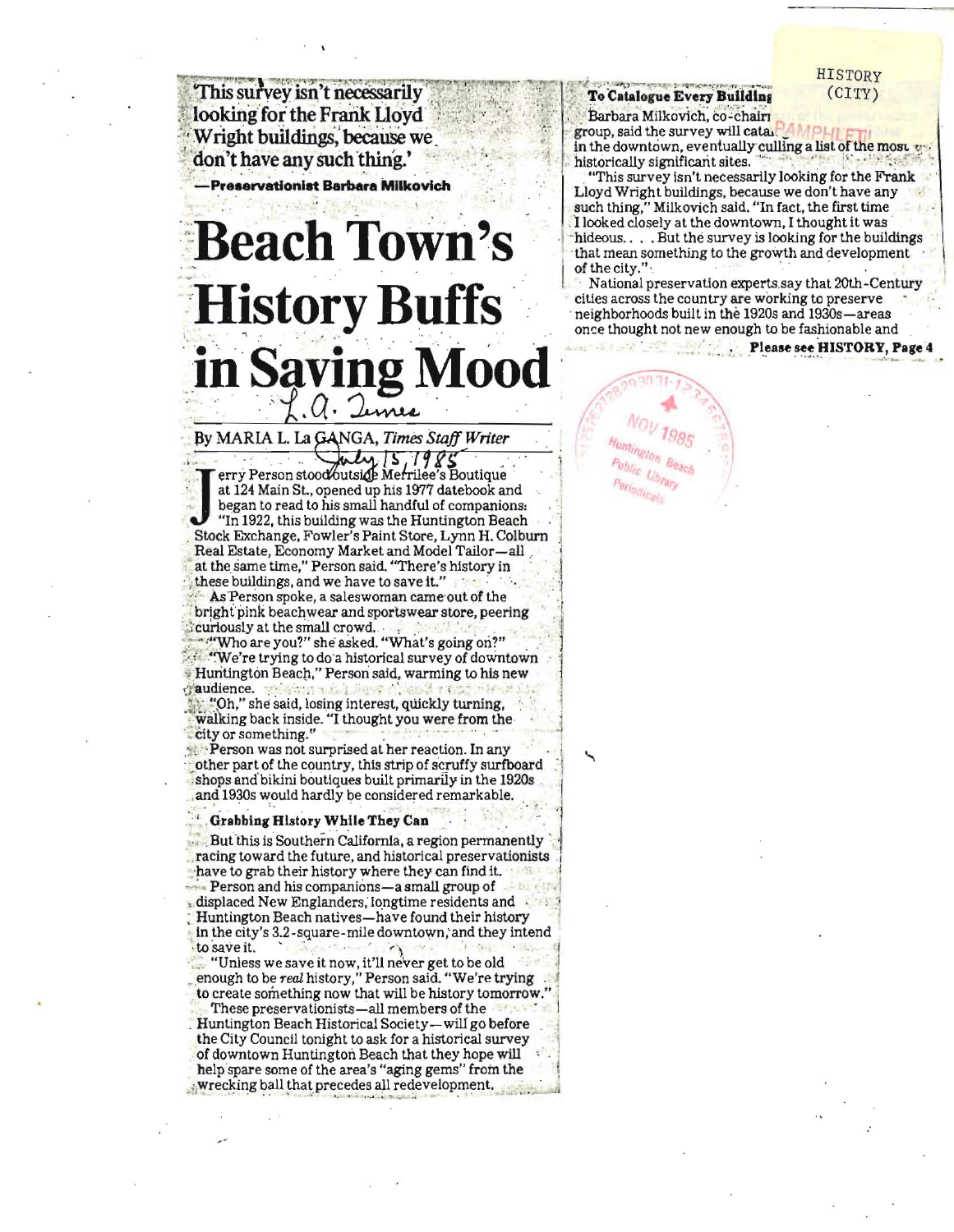# **'OR Y: Preservai** IFVey of Huntington Beach

'I

 $\frac{1}{2}$ 

''Before, it was just, 'Who needs | the first automobile dealerships in this junk,'" said Beverly Reece, Huntington Beach. Its beige art spokeswoman for the Washington deco facade is sorely in need of a based National Trust for Historic Places. "But there's been a change in awareness, and it's happening all roster of hacross the country. People are other city. awakening to the idea that there **It's the Memories'** are buildings built in the 1900s that are important to their community."  $\|\cdot\|$  "But'the significance of this is

preservationists, this awareness . said. "It's the memories, the people did not come a moment too soon, who say, 'My daddy bought his first because a redevelopment project ... car there.' That's what we want to because a redevelopment project  $\frac{1}{2}$  car there is a redevelopment v change the  $\frac{1}{2}$  save." that could permanently change the  $\frac{1}{2}$  downtown's character is imminent. for the first time in nearly 30 years,  $\frac{1}{2}$  would not save a single building; its<br>city officials say. Clusters of purpose is solely to bring city officials say, Clusters of purpose is solely to bring<br>Mediterranean-style hotels, motels significant sites to the attention of Mediterranean-style hotels, motels and shops—with buildings as tall as  $\begin{cases}$  the city government. Preserving 12. stories—are planned for the these structures would take City 12, stories-are planned for the these structures downtown area. downtown area.<br> **Example 2** Possible alternatives to **Possible 2** Possible alternatives to

been looking at' the various alternatives for the beach area," 'said Michael C. Adams, the city's principal planner. "This is as close as the city has ever been to having<br>anything  $\frac{1}{2}$  done  $\frac{1}{2}$  with done with redevelopment."

,The City Council could give preliminary approval as early as Aug. 19 to a complex of shops and a  $300$ -room hotel-a project that would COSt as much as \$100 million and take up to two square blocks bounded by Main and Second streets, Walnut Avenue and Pacific Coast Highway.

If the project is approved, it would endanger an area that the preservation group contends **contains" some of the downtown's** 1 most historically significant sites, inCluding:

• The Golden Bear, built in 1929, which helped launch the careers of such performers as band leader Stan Kenton, Although the paint is peeling on its Mission Revival facade, preservationists contend<br>that the cafe-turned art that the cafe-turned gallery-tUrned nightclub was a key attraction when the 86-year-old , city was a bustling resort town.

not old enough to be historic. I Coast Highway, which was one of <br>"Before, it was just. 'Who needs the first automobile dealerships in deco facade is sorely in need of a<br>face lift, and it is doubtful that the structure would be included on a roster of historic buildings in any

And for Huntington Beach not just the building," Milkovich reservationists, this awareness said. "It's the memories, the people

By itself, a historical survey<br>would not save a single building; its

**Looking at Alternatives**  $\Box$  is  $\mathbb{R}$  destroying the old buildings could : Since the late 1950s, the city has | include using the survey results to designate neighborhoods as<br>historic zones, requiring **historic zones, requiring**   $\frac{1}{2}$ Later County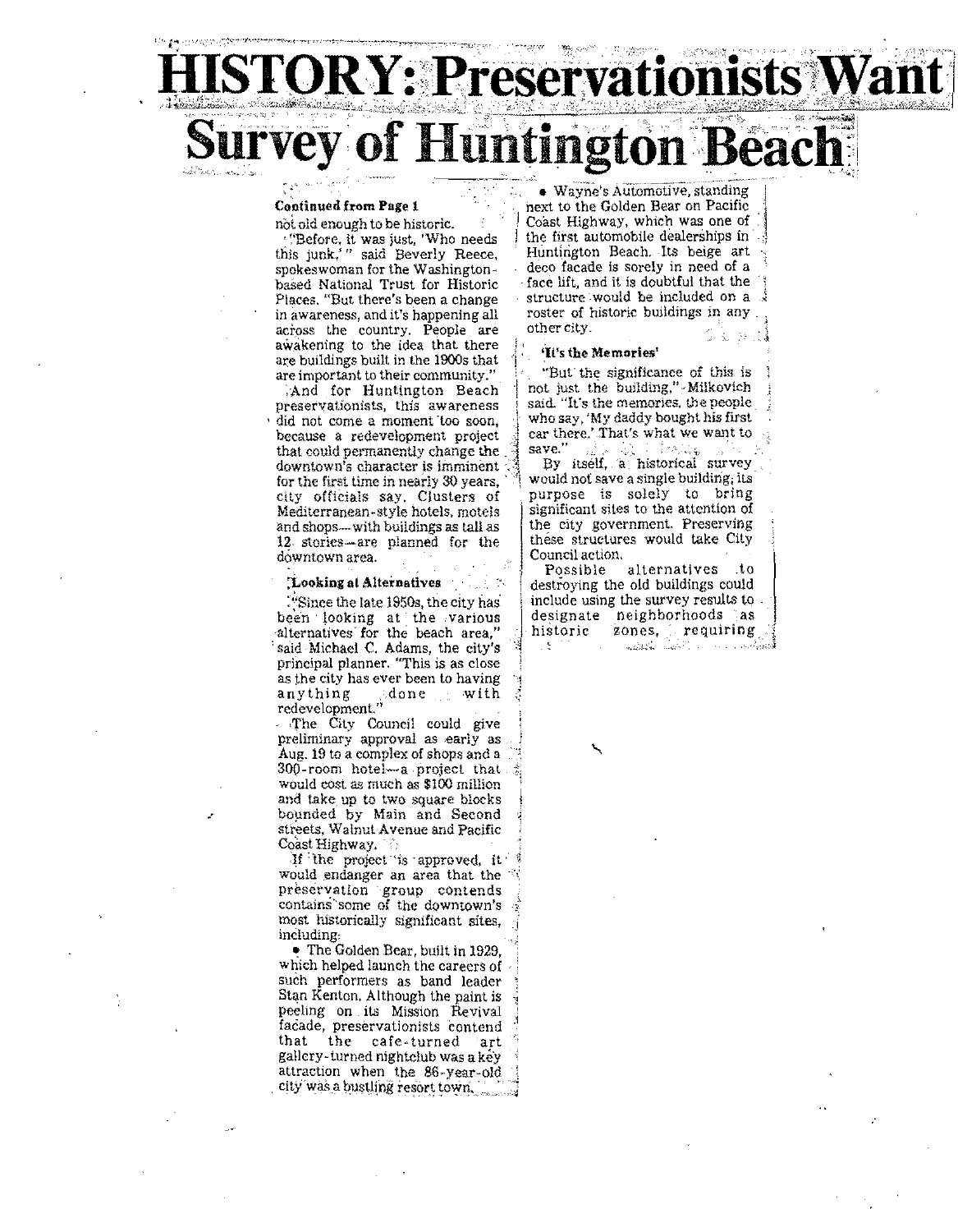

Preservationist Barbara Milkovich stands before<br>a cottage of the early 1900s while, at right,<br>youths lounge in front of history-rich Golden Bear,<br>Map shows area of proposed historical survey,

GAIL FISHER and GUS KELLER / Los Angeles Times



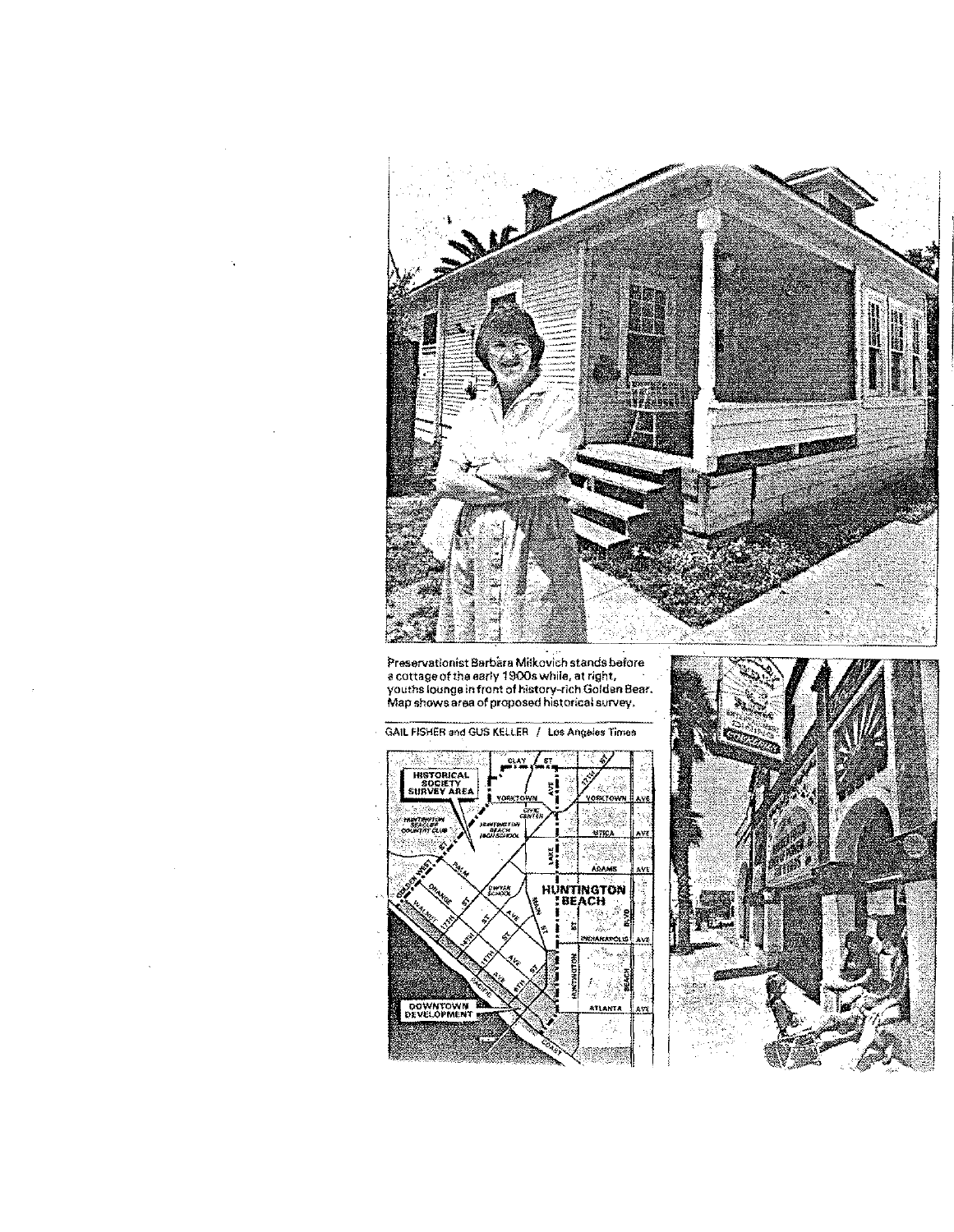developers to build around historic ~ites, . moving such: buildings or including design elements from the . old structures -**in** the ~ **new**  construction. :;:~ '. .... - <sup>~</sup>,;.

Orange, Santa Ana, Yorba Linda and San Juan Capistrano have aiready enacted ordinances to protect some of their historical buildings, according to state preservation experts.

## Planners' Recommendation

Although the City Council has not yet approved the survey. Adams said, city planners have recommended that a survey be done before the upcoming downtown redevelopment begins.

 $\lbrack$  . The overall outcome of a survey would direct the city in policy matters," Adams said, "to possibly develop ordinances or at least design guidelines for the development of projects in the downtown, But it doesn't mean necessarily that buildings will be<br>saved,". ...

saved."<br>Preservationists say that incorporating historic buildings into the redeveloped downtown would save Huntington Beach from going the way of Newport Beach and Marina del Rey-communities they 'regard 'as cold, sterile and much too clean.

~-"~\_':Do~ntown Js ~ small town

within a city, so comfortable to be," in," Person said. "I've seen what" Hollywood and Marina del Rey<sup>on</sup>,<br>have built up, and they're not, have built up, and they're  $\text{ind}_{\text{co}}$ <br>comfortable, with their high-rises $\frac{V_4}{V_2}$ . and modernistic buildings." .. ~

### Thinking of Selling ::::

Still, not all Huntington Beach. residents would be as sorry as. Person to see the old downtown" razed. Sylvia Shandrick, 87,-' contends that the area is no longer. safe. 5.<br>\*Everything good is moving:

away," said Shandrick, who has. owned the Clark Hotel at 2281/2 Main St. for the past 46 years. "I'vebeen thinking very, very, very much of selling my property.'

But to Ray Rogers, a 17-year-old:: lounging just a block away from the Clark on a recent afternoon,  $a^T$ high-rise-filled downtown would: be the end of this peaceful beach.) city.

. "Are you kidding?" asked they Huntington Beach native, shaking<sup>\*</sup><br>his long blond hair from his eyes.<sup>-9</sup> "If they tore down Main Street,  $1\frac{1}{2}$  wouldn't come down here—espe- $3$ wouldn't come down here-espe- $\frac{1}{2}$  cially if it was all high-rises like.

Rogers paused, contemplating a 1 downtown without Jack's Surfboards and the Golden Beat, \\ "It would not be cool," he said. $\cdot$